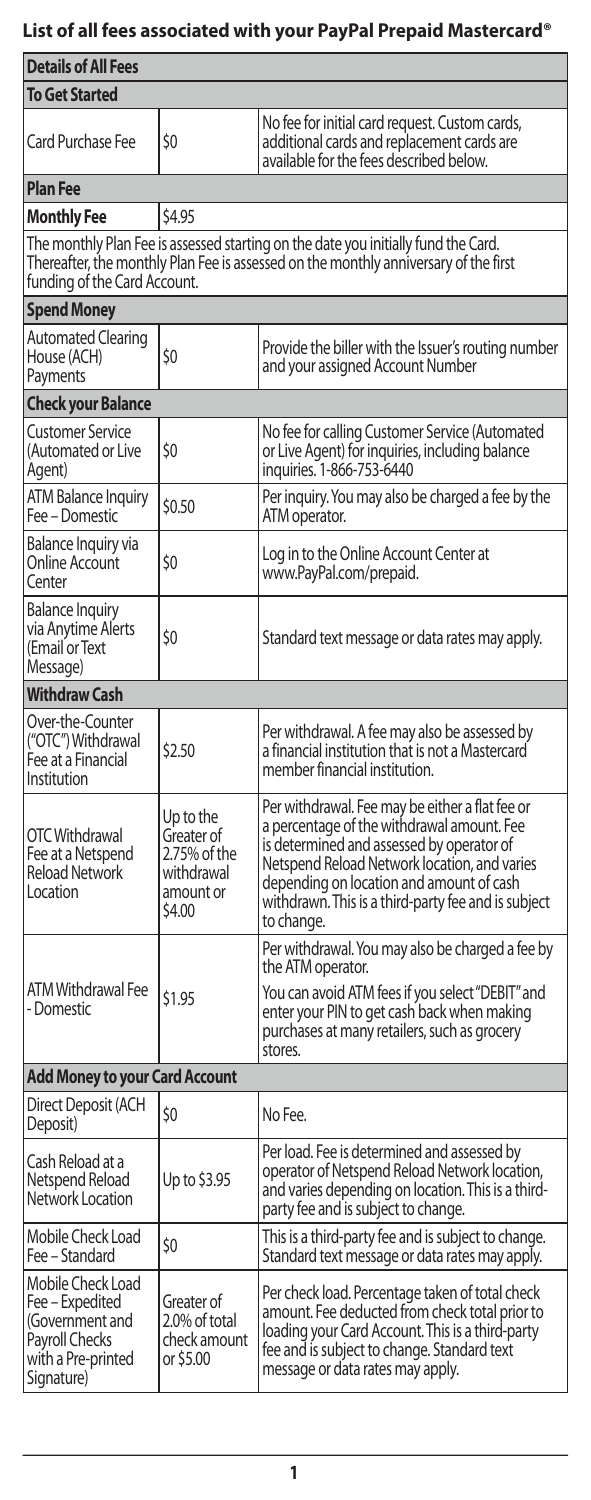| Mobile Check Load<br>Fee – Expedited (All<br>Other Accepted<br>Check Types) | Greater of<br>5.0% of total<br>check amount<br>or \$5.00 | Per check load. Percentage taken of total check<br>amount. Fee deducted from check total prior to<br>loading your Card Account. This is a third-party<br>fee and is subject to change. Standard text<br>message or data rates may apply.                                                                                                                                                                               |
|-----------------------------------------------------------------------------|----------------------------------------------------------|------------------------------------------------------------------------------------------------------------------------------------------------------------------------------------------------------------------------------------------------------------------------------------------------------------------------------------------------------------------------------------------------------------------------|
| Using Your Card Outside the U.S.                                            |                                                          |                                                                                                                                                                                                                                                                                                                                                                                                                        |
| <b>Foreign Transaction</b><br>Surcharge                                     | 2.5%                                                     | Per foreign transaction. Calculated based on the<br>U.S. Dollar amount of the purchase transaction<br>or cash withdrawal. Charged in addition to any<br>applicable Purchase Transaction Fee or OTC<br>Withdrawal Fee.                                                                                                                                                                                                  |
| <b>ATM Withdrawal Fee</b><br>- International                                | \$1.95                                                   | Per withdrawal, plus the Foreign Transaction<br>Surcharge. You may also be charged a fee by the<br>ATM operator.                                                                                                                                                                                                                                                                                                       |
| ATM Balance Inquiry<br>Fee - International                                  | \$0.50                                                   | Per inquiry. You may also be charged a fee by the<br>ATM operator.                                                                                                                                                                                                                                                                                                                                                     |
| <b>ATM Transaction</b><br>Decline Fee<br>-International                     | \$1.00                                                   | Per declined transaction. You may also be<br>charged a fee by the ATM operator.                                                                                                                                                                                                                                                                                                                                        |
| <b>Transaction Declines</b>                                                 |                                                          |                                                                                                                                                                                                                                                                                                                                                                                                                        |
| ATM Transaction<br>Decline Fee<br>-Domestic                                 | \$1.00                                                   | Per declined transaction. You may also be<br>charged a fee by the ATM operator.                                                                                                                                                                                                                                                                                                                                        |
| ACH/Preauthorized<br>Payment<br>Transaction Decline<br>Fee                  | \$0                                                      | No Fee.                                                                                                                                                                                                                                                                                                                                                                                                                |
| Add or Replace a Card                                                       |                                                          |                                                                                                                                                                                                                                                                                                                                                                                                                        |
| <b>Additional Card Fee</b>                                                  | \$0                                                      | For each additional Card requested that is not a<br>replacement Card.                                                                                                                                                                                                                                                                                                                                                  |
| Replacement Card<br>Fee                                                     | \$5.95                                                   | Per lost, stolen, or damaged Card replaced.                                                                                                                                                                                                                                                                                                                                                                            |
| <b>Custom Card Fee</b>                                                      | \$3.95                                                   | Per custom Card.                                                                                                                                                                                                                                                                                                                                                                                                       |
| Card Delivery Fee -<br>7-10 Business Days                                   | \$0                                                      | No Fee.                                                                                                                                                                                                                                                                                                                                                                                                                |
| Card Delivery Fee -<br>3 Business Days                                      | \$20.00                                                  | Charged in addition to Additional Card Fee or<br>Replacement Card Fee. Fee will be assessed when<br>this service is requested for order of additional or<br>replacement Card.                                                                                                                                                                                                                                          |
| Card Delivery Fee –<br>1-2 Business Days                                    | \$25.00                                                  | Charged in addition to Additional Card Fee or<br>Replacement Card Fee. Fee will be assessed when<br>this service is requested for order of additional or<br>replacement Card.                                                                                                                                                                                                                                          |
| <b>Other</b>                                                                |                                                          |                                                                                                                                                                                                                                                                                                                                                                                                                        |
| Additional<br><b>Statement Mailing</b><br>Fee                               | \$5.95                                                   | The fee for first written transaction history<br>requested in any calendar month is \$0. If you<br>request more than one written transaction history<br>in a given month, each additional request is \$5.95.<br>Statements are always available for no fee online<br>at www.PayPal.com/prepaid.                                                                                                                        |
| Stop Payment Fee                                                            | \$10.00                                                  | Per stop payment request on an ACH Debit/<br>Preauthorized Payment Transaction.                                                                                                                                                                                                                                                                                                                                        |
| <b>Check Request Fee</b>                                                    | \$5.95                                                   | For processing and mailing of a return of funds<br>check at Card Account closure. <b>Refund checks</b><br>are not issued for balances of less than \$1.00.<br>If your Card Account balance will be reduced to<br>less than \$1.00 after the Check Request Fee is<br>debited, the Check Request Fee will be waived.<br>See "Withdraw Cash" above for alternative options<br>to remove the funds from your Card Account. |
| <b>Inactivity Fee</b>                                                       | \$0                                                      | No Fee.                                                                                                                                                                                                                                                                                                                                                                                                                |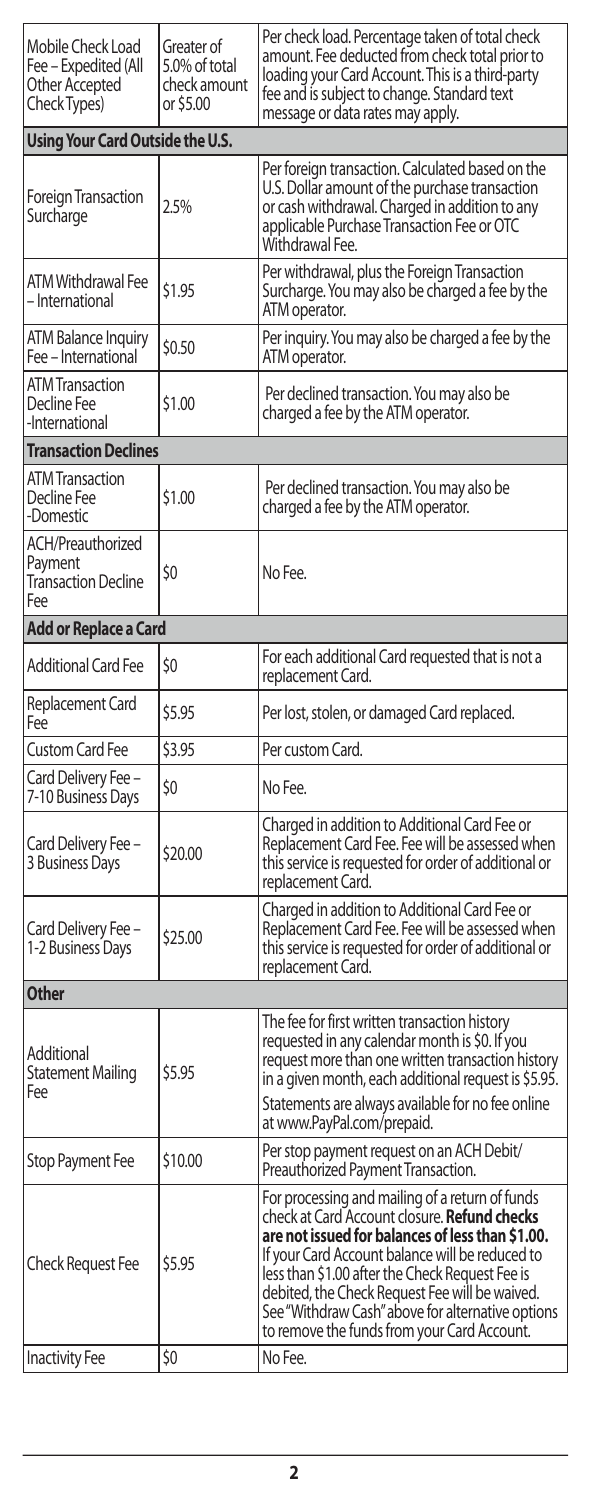Register your card for FDIC insurance eligibility and other protections. Your funds will be held at or transferred to The Bancorp Bank, an FDIC-insured institution. Once there, your funds are insured up to \$250,000 by the FDIC in the event The Bancorp Bank fails, if specific deposit insurance requirements are met and your card is registered. See www.fdic.gov/deposit/deposits/prepaid.html for details.

No Overdraft/Credit Feature

Contact Netspend by calling 1-866-753-6440, by mail at P.O. Box 2136, Austin, TX 78768-2136, or visit www.PayPal.com/prepaid to learn more about the terms and conditions of your prepaid account.

For general information about prepaid accounts, visit www.cfpb.gov/prepaid.

If you have a complaint about a prepaid account, call the Consumer Financial Protection Bureau at 1-855-411-2372 or visit www.cfpb.gov/complaint.

#### **CARDHOLDER AGREEMENT; IMPORTANT—PLEASE READ CAREFULLY**

**This Cardholder Agreement contains an Arbitration Clause requiring all claims to be resolved by way of binding arbitration.**

**THE FEES ASSOCIATED WITH THE USE OF THIS CARD ACCOUNT ARE SHOWN IN THE FEE SCHEDULE LISTED AT THE BEGINNING OF THIS DOCUMENT UNDER THE HEADING "LIST OF ALL FEES ASSOCIATED WITH YOUR PAYPAL PREPAID MASTERCARD" (HEREINAFTER REFERRED TO IN THIS CARDHOLDER AGREEMENT AS THE "FEE SCHEDULE"). THIS CARD MUST BE SUCCESSFULLY ACTIVATED AND REGISTERED IN ORDER TO BE USED. FOR DETAILS, SEE THE "OPENING A NEW CARD ACCOUNT/CARD ACTIVATION" TERMS BELOW.**

**FOR QUESTIONS OR ASSISTANCE, PLEASE CALL THE CUSTOMER SERVICE TOLL-FREE NUMBER (866) 753-6440 PRINTED ON THE BACK OF YOUR PAYPAL PREPAID MASTERCARD.**

| <b>TABLE OF CONTENTS</b><br><u> 1989 - Johann Barn, amerikansk politiker (</u> | <b>PAGE</b> |
|--------------------------------------------------------------------------------|-------------|
|                                                                                |             |
|                                                                                |             |
|                                                                                |             |
|                                                                                |             |
|                                                                                |             |
|                                                                                |             |
|                                                                                |             |
|                                                                                |             |
|                                                                                |             |
|                                                                                |             |
|                                                                                |             |
|                                                                                |             |
|                                                                                |             |
|                                                                                |             |
|                                                                                |             |
|                                                                                |             |
| TRANSACTIONS MADE IN FOREIGN CURRENCIES AND/ OR WITH MERCHANTS                 |             |
|                                                                                |             |
|                                                                                |             |
|                                                                                |             |
|                                                                                |             |
| OUR LIABILITY FOR FAILURE TO COMPLETE TRANSACTIONS 12                          |             |
|                                                                                |             |
|                                                                                |             |
| INFORMATION ABOUT YOUR RIGHT TO DISPUTE ERRORS 14                              |             |
|                                                                                |             |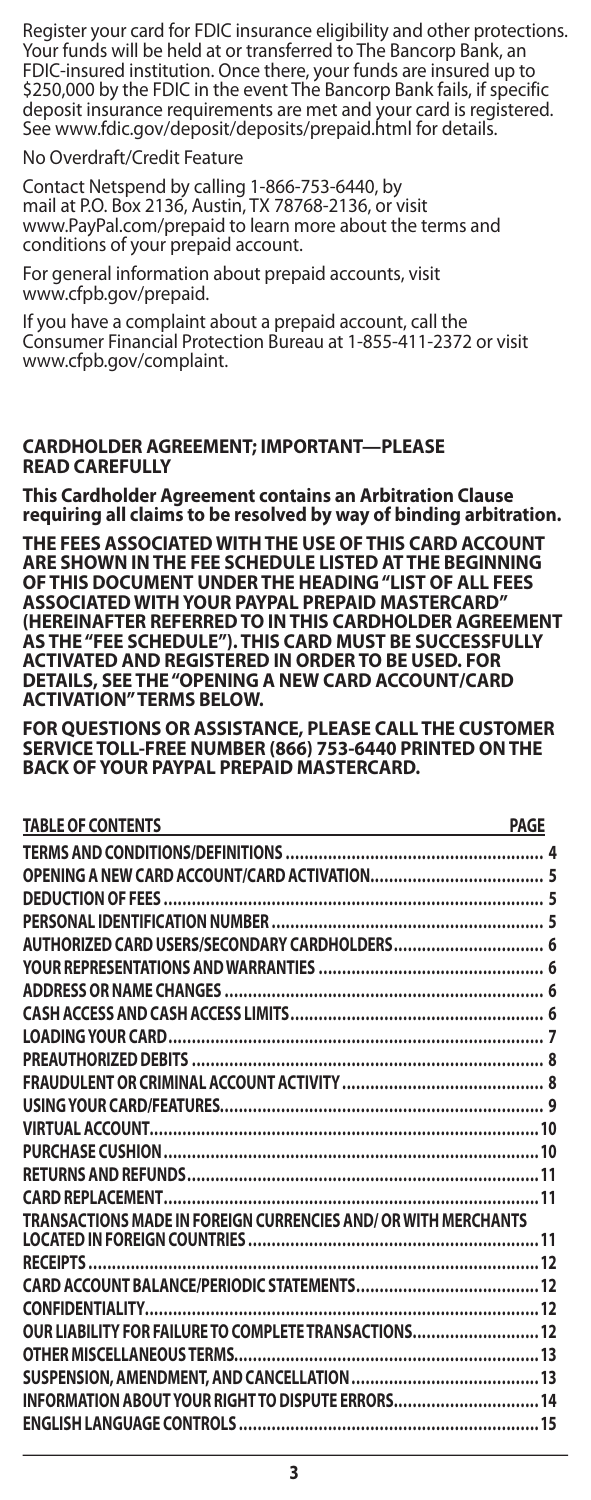| TELEPHONE CALLS: CALLING, MONITORING AND RECORDING 15     |  |
|-----------------------------------------------------------|--|
| NO WARRANTY REGARDING GOODS OR SERVICES AS APPLICABLE  15 |  |
|                                                           |  |

### **TERMS AND CONDITIONS/DEFINITIONS**

This Cardholder Agreement ("Agreement") outlines the terms and conditions under which the PayPal Prepaid Mastercard and the PayPal Virtual Mastercard Account ("Virtual Account", defined below) have been issued to you by The Bancorp Bank, Wilmington, Delaware ("The Bancorp Bank" or "Issuer"). The Issuer is an FDICinsured member institution. Netspend Corporation ("Netspend") is an authorized Independent Sales Organization pursuant to an agreement with The Bancorp Bank. "PayPal" refers to PayPal, Inc., and its successors, affiliates, or assignees. "Card" means the PayPal Prepaid Mastercard issued to you by The Bancorp Bank. By activating or loading the Card, you agree to be bound by the terms and conditions contained in this Agreement, including the monthly Plan Fee and other fees listed in the *Fee Schedule*. "Card Account" means the records we maintain to account for the value of claims associated with the Card or Virtual Account. "Virtual Account" means the temporary access device obtained in connection with the Card Account. "Account Number" means the 13-digit Account Number assigned to you to identify your Card Account. "Card Number" is the 16-digit number embossed on your Card. "You" and "your" mean the person or persons who have received the Card and are authorized to use the Card as provided for in this Agreement. "Cardholder" and "Primary Cardholder," refer to the person who submits an initial request for the Card. "Secondary Cardholder" refers to the person(s) who have received the Card at the request of the Primary Cardholder and are authorized to use the Card as provided for in the section labeled "AUTHORIZED CARD USERS/<br>SECONDARY CARDHOLDERS". "We," "us," and "our" mean the Issuer,<br>our successors, affiliates or assignees. "PayPal Account" means an account that is created through www.PayPal.com that allows access to PayPal Services (as defined in the PayPal User Agreement) and to which this Card Account may be linked. You acknowledge and agree that the value available in the Card Account is limited to the funds that you have loaded into the Card Account or have been loaded into the Card Account on your behalf. You agree to sign the back of the Card immediately upon receipt.

Any request for a Card will be processed by Netspend, acting on behalf of the Issuer, at its offices located in Austin, Texas. Netspend is a registered Independent Sales Organization, acting pursuant to an agreement with the Issuer. In order to offer the Card, PayPal has contracted with Netspend and The Bancorp Bank. Pursuant to these agreements, PayPal individually, and collectively with Netspend, may market financial products or services to you. Any such marketing is subject to your rights under The Bancorp Bank and the PayPal privacy policies. Details about The Bancorp Bank's privacy practices are described in The Bancorp Bank Privacy Policy and details about PayPal's privacy practices are described in the PayPal Privacy Policy, which may be found at www.PayPal.com. This Agreement applies to the Cardholder's use of the Card and does not apply to any use of the Cardholder's PayPal Account, which remains fully subject to the terms of the PayPal User Agreement and any other applicable agreements found on the Legal Agreements page at www.PayPal.com.

The expiration date of the Card is identified on the front of your Card. The expiration date of the Virtual Account is described below in the section labeled, "VIRTUAL ACCOUNT." The Card is a prepaid card. The Card is not connected in any way to any other account. The Card is not a gift card nor is it a credit card. The Card is not for resale. You will not receive any interest on your funds in the Card Account. The Card will remain the property of the Issuer and must be surrendered upon demand. The Card and Virtual Account are nontransferable and may be canceled, repossessed, or revoked at any time without prior notice subject to applicable law. The Card and Virtual Account are not designed for business use, and we may close your Card Account if we determine that it is being used for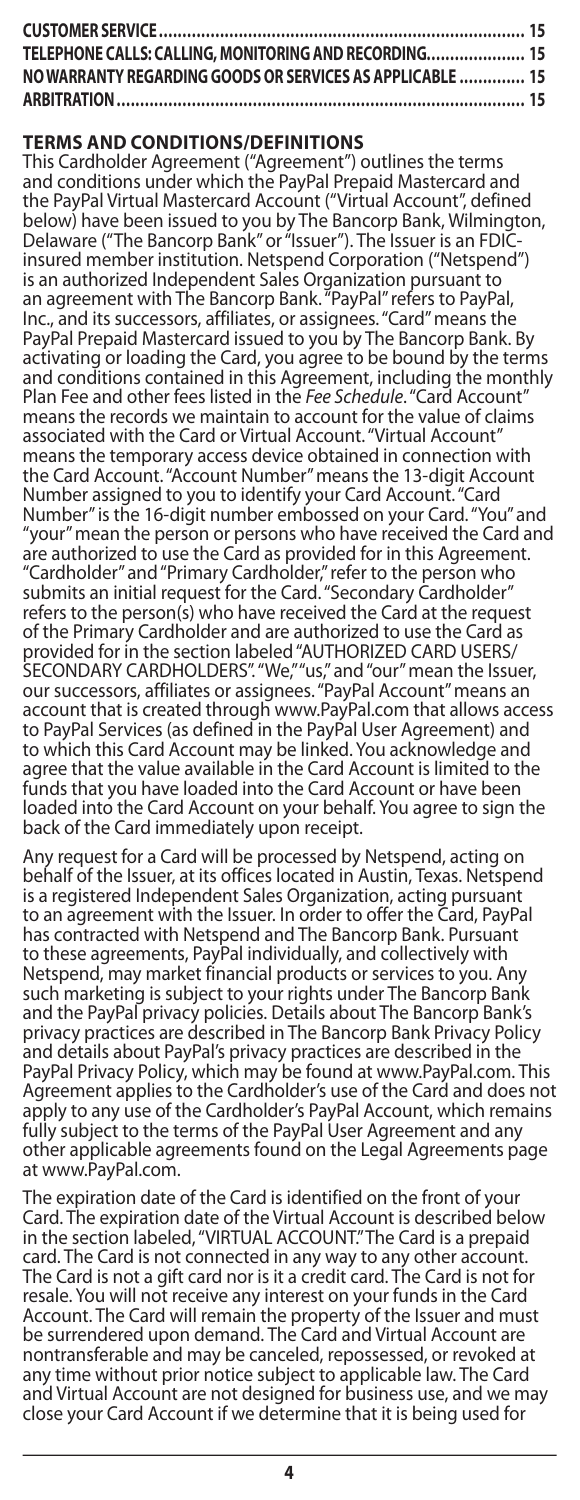business purposes. We may refuse to process any transaction that we believe may violate the terms of this Agreement.

Our business days are Monday through Friday, excluding federal holidays, even if we are open. Any references to "days" found in this Agreement are calendar days unless indicated otherwise.

Write down your Card Number and the customer service phone number provided in this Agreement on a separate piece of paper in case your Card is lost, stolen, or destroyed. Keep the paper in a safe place. Please read this Agreement carefully and keep it for future reference.

### **OPENING A NEW CARD ACCOUNT/CARD ACTIVATION**

You will need to provide personal information in order for us to verify your identity and the identity of any Secondary Cardholder ("Register"). Both the Primary Cardholder and Secondary Cardholder must Register and activate the Card before it can be used.

### **IMPORTANT INFORMATION FOR OPENING A CARD ACCOUNT:**

To help the federal government fight the funding of terrorism and money laundering activities, the USA PATRIOT Act requires us to obtain, verify, and record information that identifies each person who opens a Card Account. **WHAT THIS MEANS FOR YOU:** When you open a Card Account, we will ask for your **name, address, date of birth, and your government ID number**. We may also ask to see your driver's license or other identifying information. Card activation and identity verification required before you can use the Card Account. If your identity is partially verified, full use of the Card Account will be restricted, but you may be able to use the Card for in-store purchase transactions. Restrictions include: no ATM withdrawals, international transactions, account-toaccount transfers, and additional loads. Use of the Card Account is also subject to fraud prevention restrictions at any time, with or without notice. **Residents of Vermont are ineligible to open a Card Account**.

You may Register and activate your Card by calling (866) 753-6440 or by visiting www.PayPal.com/prepaid. You must set a Personal Identification Number ("PIN") to activate your Card (see the section labeled "PERSONAL IDENTIFICATION NUMBER").

After your Card Account is opened, we may again ask to see a copy of your driver's license or other identifying documents at any time if we deem it necessary to verify your identity, address, or transactions on your Card Account. These measures are specifically designed to help us protect your identity and identify possible fraud on your Card Account. If we ask for specific identifying documents, we will have the right to immediately close or suspend your Card Account if those specific documents are not provided.

### **DEDUCTION OF FEES**

**All fees incurred on your account will be deducted from your Card Account balance, except where prohibited by law. In the event your Card Account balance is less than the fee amount being assessed, the entire Card Account balance will be applied to the fee amount, and any unpaid fee amounts MAY RESULT IN THE FEE BEING PENDED UNTIL A VALUE LOAD IS RECEIVED, AT WHICH TIME THE FEE AMOUNT WILL BE DEDUCTED FROM YOUR CARD ACCOUNT. If there is a Pended Fee on your Card Account, any subsequent deposits or loads into your Card Account will first be applied to any negative balance and any Pended Fees. This means your remaining Card Account balance will be less than what you deposited into the Card Account. You may view Pended Fees in the Online Account Center under Pending Transactions or hear Pended Fees via the telephone automated service in the pending section of the transaction history.**

#### **PERSONAL IDENTIFICATION NUMBER**

You must set a PIN when you Register and activate your Card. You should not write or keep your PIN with your Card. Never share your PIN with anyone. When entering your PIN, be sure it cannot be observed by others and do not enter your PIN into any terminal that appears to be modified or suspicious. If you believe that anyone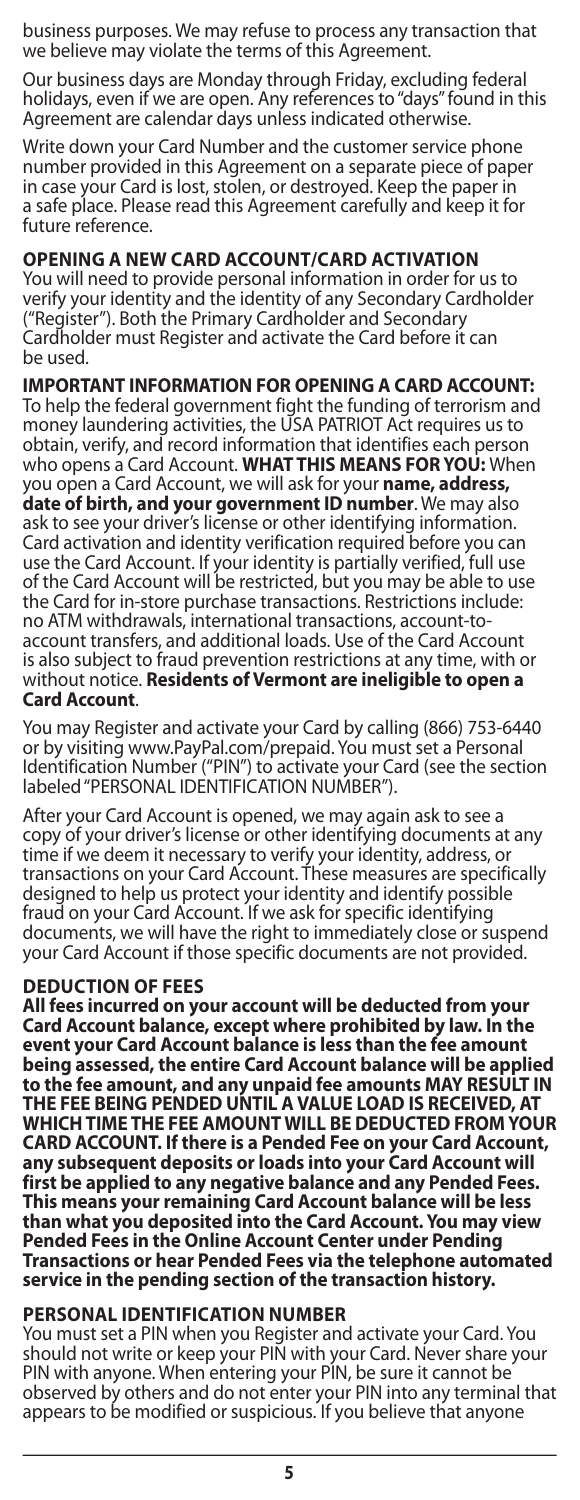has gained unauthorized access to your PIN, you should advise us immediately following the procedures in the section labeled "YOUR LIABILITY FOR UNAUTHORIZED TRANSFERS." To Register your Card, call (866) 753-6440 or visit www.PayPal.com/prepaid and provide the following personal information: first and last name, physical residential address, date of birth, and Social Security number or Government-issued identification number.

### **AUTHORIZED CARD USERS/SECONDARY CARDHOLDERS**

You are responsible for all authorized transactions initiated and fees incurred by use of your Card. If you permit another person to have access to your Card, Card Number, Account Number, PIN, Virtual Account, or online login credentials, we will treat this as if you have authorized such use and you will be liable for all transactions and fees incurred by those persons.

You may request to add a Secondary Cardholder to your Card Account. The maximum number of Secondary Cardholders permitted is two (2). There is no fee when ordering an additional Card for a Secondary Cardholder. However, a fee may be assessed for expedited delivery of a Card. For more information about the delivery options and applicable fees, see the *Fee Schedule.* You remain liable for any and all usage of the Card Account by any Secondary Cardholder(s) you authorize.

In the event that you revoke permission from someone that you have given access to use your Card, Card Number, Account Number, PIN, Virtual Account, online login credentials, or if you revoke a Secondary Cardholder's use of their Card, you must notify us immediately so that we may take appropriate action for the protection of your funds; up to and including canceling or replacing your Card (see the section labeled "CARD REPLACEMENT") or closing your Card Account. You are wholly responsible for the use of each Card, Card Number, Account Number, PIN, Virtual Account, or online login credentials according to the terms and conditions of this Agreement.

### **YOUR REPRESENTATIONS AND WARRANTIES**

By activating the Card or by retaining, using or authorizing the use of the Card, you represent and warrant to us that: (i) you are at least 18 years of age (or older if you reside in a state where the majority age is older); (ii) you are a U.S. citizen or legal alien residing in the fifty (50) states of the United States ("U.S.") or the District of Columbia; (iii) you have provided us with a verifiable U.S. street address (not a P.O. Box); (iv) the personal information that you provide to us in connection with the Card is true, correct and complete; (v) you received a copy of this Agreement and agree to be bound by and to comply with its terms; and (vi) you accept the Card.

#### **ADDRESS OR NAME CHANGES**

You are responsible for notifying us of any change in your name, physical address, mailing address, email address, telephone number, including any number for which you have opted-in to receive text messages ("Text Message Address"), no later than two (2) weeks after said change. Any notice of change of address, name or other contact information required by this Agreement, may be provided to us via email at prepaid@PayPal.com or by telephone at (866) 753-6440**.** Requests for address or name changes may be subject to additional verification requirements.

We will attempt to communicate with you only by use of the most recent physical mailing or residential address (if different) or email address or Text Message Address we have on file for you. You agree that any notice or communication sent to you at the address noted in our records shall be effective unless we have received an address change notice from you.

We cannot accept responsibility for any email messages not received by you, or for any delay in the receipt or delivery of any email notifications. If you make your email account available to any other individual, you agree that you are responsible for any release of any Card Account information to such individual.

### **CASH ACCESS AND CASH ACCESS LIMITS**

With your PIN, you may use your Card to obtain cash from any Automated Teller Machine ("ATM") or any Point-of-Sale ("POS")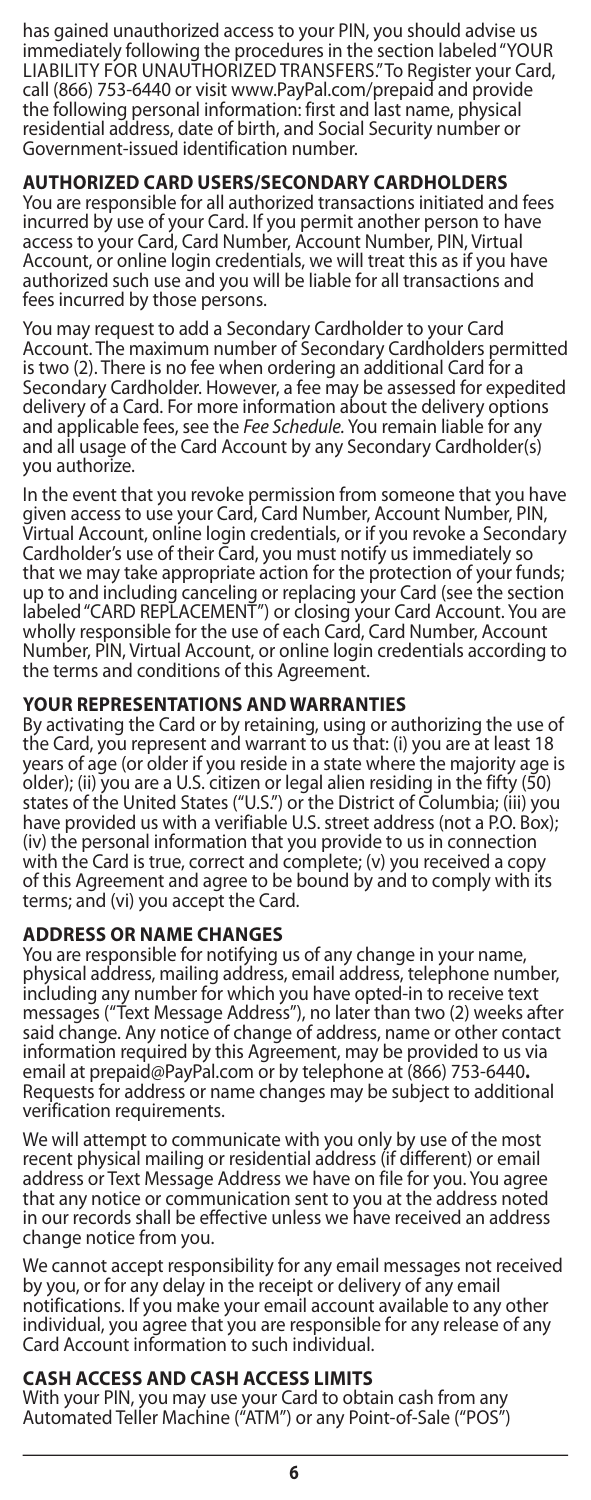device, as permissible by a merchant, that bears the Mastercard˚,<br>Cirrus˚, or PULSE˚ Acceptance Mark. All ATM transactions are treated as cash withdrawal transactions.

The maximum cumulative amount that may be withdrawn from an ATM per day is \$940.00, but an individual ATM withdrawal may not exceed \$325.00, subject to any lower limits imposed by the ATM owner-operator. The maximum individual amount that may be withdrawn from a POS device or through a participating bank ("Over the Counter Cash Withdrawal"), may not exceed \$5,000.00. A fee may be associated with the use of your Card to obtain cash; for information about the fee, see the *Fee Schedule.*

### **LOADING YOUR CARD**

You may add funds to your Card called ("Value Loading") at any time after you successfully Register and activate it. **IMPORTANT:** If you wish to receive Direct Deposits to this Card Account from, for instance, the employer of another member of your household, or U.S. Department of the Treasury payments (including joint tax refunds),<br>you must add that household member to your Card Account as a<br>Secondary Cardholder (see the section labeled "AUTHORIZED CARD<br>USERS/SECONDARY CARDHOLDERS), a Card in their name.

**Value Load Methods:** You may Value Load your Card (a) by in-store cash Value Load transactions conducted through any member of the Netspend Reload Network (see below in this section for more information about the network); (b) by arranging to have all or a portion of your paycheck, government benefits payment, tax refund, or other electronic funds transfer direct deposited to your Card Account using the Automated Clearing House System ("ACH", "Direct Deposit" or "ACH Deposit"). In order to receive Direct Deposit Value Loads you must provide each of your payment providers with the Issuer's routing information and your assigned Account Number. (c) by arranging for the transfer of funds originating from a financial institution located in the United States; and (d) via a mobile check load network made available through an eligible third-party service provider. Each of these Value Loading methods have a different maximum limit. See below for a description of those limits. There may be fees associated with these methods of Value Loading. For information about the fees, see the *Fee Schedule*. For more information on how to initiate each Value Load method, visit your Online Account Center at www.PayPal.com/prepaid.

**Value Load Dollar Limits: When calculating the cumulative,**  *i.e***., maximum amounts for standard Value Load dollar limits, Netspend will take into consideration all similar transactions made with any other Card Account(s) you may have that are serviced by Netspend, whether you are the Primary Cardholder or a Secondary Cardholder, and regardless of issuing bank.** There is no minimum amount for additional Value Loads made via Direct Deposit; in-store cash Value Loads have a minimum amount of \$10.00 except where state law requires a different minimum in-store cash Value Load amount (this amount will be disclosed at the location where you intend to make an in-store cash Value Load). *Standard Value Load dollar limits*: (a) the standard maximum cumulative amount of in-store cash Value Loads is currently \$2,500.00 in any day; (b) the standard maximum amount for an ACH Deposit is \$7,500.00; and (c) the standard maximum amount for a bank transfer using the ACH system is \$7,500.00 per such transfer. The maximum value of your Card Account(s) serviced by Netspend, whether you are the Primary Cardholder or Secondary Cardholder and regardless of the issuing bank, is currently \$15,000.00. Any Value Loads you attempt to make that exceed the standard limits are subject to review and may be declined. In addition, we may reject or suspend any ACH Deposit that is submitted with a name that does not match the name that we have on file for you or any Secondary Cardholder.

At our discretion, we may allow a load payment in excess of the limits disclosed above, including the maximum value limit, to post to your Card Account. However, if such a load payment is permitted to post to your Card Account on one occasion, there is no guarantee that any load(s), in any form, in excess of the disclosed limit will be permitted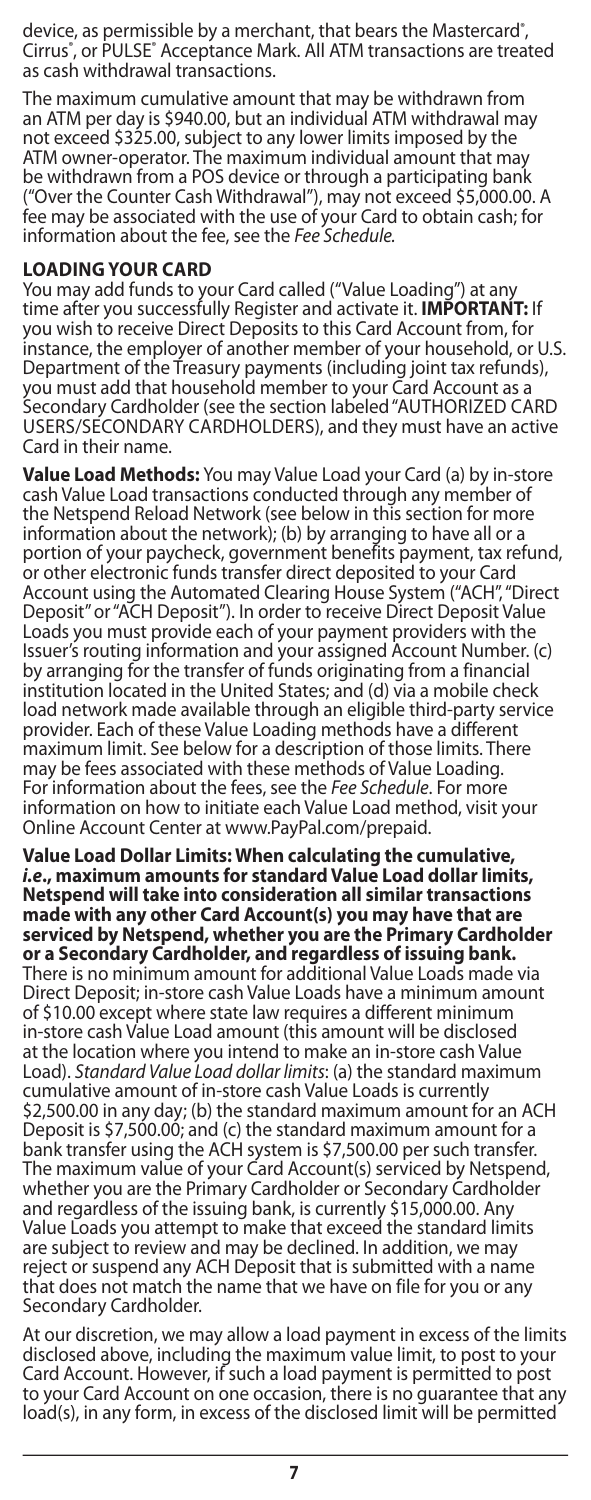in the future. You will have access to your funds no later than thirty (30) minutes from the time we receive the funds. We will not accept any checks, money orders, or cash mailed to us for deposit, or any inbound wire transfers to your Card Account. We are not liable for any checks, money orders, or cash mailed to us. All checks, money orders, or cash sent to the Issuer for Card loading will be returned unless the full amount may be applied towards a negative balance, in which case the check or money order may or may not be loaded to the Card at the discretion of the Issuer.

A Netspend Reload Network Location Finder service is available by visiting www.PayPal.com/prepaid; by enrolling in and using our<br>Anytime Alerts™ service (*typically referred to as an "SMS" message*); or by calling (866) 753-6440. The minimum and maximum dollar value of any Value Loads made through the Netspend Reload Network will be subject to the terms established by the individual reload location.

### **PREAUTHORIZED DEBITS**

Your Account Number and the Issuer's bank routing number can be used for recurring payments to merchants, Internet service or other utility providers ("Merchants") and for the purpose of initiating direct deposits to your Card Account. You may also arrange for recurring payments to Merchants using your Card Number or the bill pay services made available through our thirdparty service providers.

**Right to Stop Payment and Procedure for Doing So:** To stop a recurring payment to a Merchant or third-party bill pay service provider you have preauthorized to debit your Card Account, you may first contact the Merchant or third-party bill pay service provider to request the recurring payment be canceled.

If the Merchant or third-party bill payment service provider with whom you have arranged recurring payments from your Card Account is unable or unwilling to stop your payment, you can call (866) 753-6440 or write to: PayPal Prepaid Card, P.O. Box 2136, Austin, TX 78768-2136 to request a stop on such payment. We must receive your request at least three (3) business days before the payment is scheduled to be made. If you call, we may also require you to put your request in writing and get it to us within fourteen (14) days after you call. If you want to permanently stop all recurring payments to a specific Merchant, then we require you to put your request in writing and get it to us within fourteen (14) days after you tell us you want to stop such payments. There may be a fee associated with each stop payment order you give. For information about the fee, see the *Fee Schedule.*

**Notice of Varying Amounts:** If the recurring payments you make might vary in amount, the person you are going to pay will tell you the payment date and the amount of the payment ten (10) days before each payment is scheduled to take place. (*You may choose instead to get this notice only when the payment would differ by more than a certain amount from the previous payment, or when the amount would fall outside certain limits that you set.*)

**Liability for Failure to Stop Payment of Preauthorized Transfer:** If you order us to stop a preauthorized payment three (3) business days or more before the transfer is scheduled, and we do not do so, we will be liable for your losses or damages.

### **FRAUDULENT OR CRIMINAL ACCOUNT ACTIVITY**

We reserve the right to block, suspend, or cancel your Card Account or Virtual Account if, as a result of our policies and processes we detect what we reasonably believe to be fraudulent, suspicious or criminal activity or any activity that is inconsistent with this Agreement. We may temporarily suspend your Card Account or Virtual Account in the event we detect unusual or suspicious account activity. If we exercise this right, we will incur no liability to you because of any resulting unavailability of the funds in your Card Account and/or Virtual Account, or your inability to use your Card.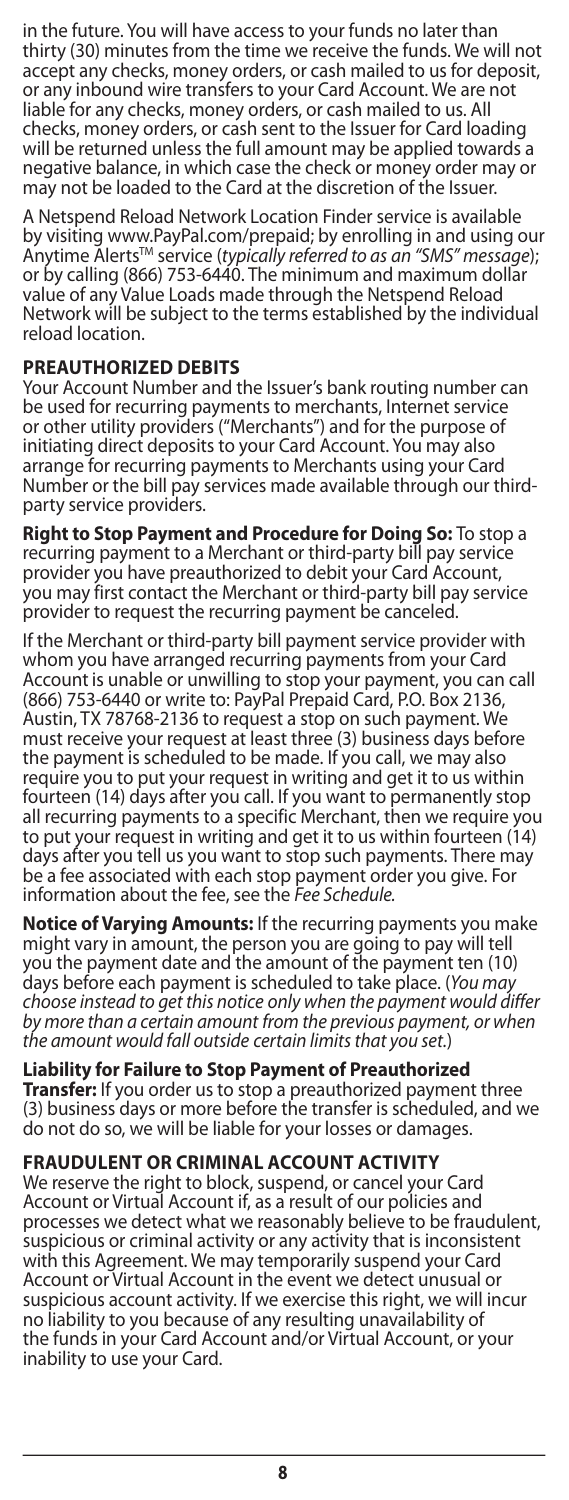### **USING YOUR CARD/FEATURES**

You may use your Card to purchase or lease goods or services everywhere Debit Mastercard or PULSE cards are accepted as long as you do not exceed the value available on your Card Account<br>and other restrictions (see examples described below) do not apply. *and other restrictions (see examples described below) do not apply.*<br>Some Merchants do not allow Cardholders to conduct split<br>transactions, that is, instances when you would use the Card as partial payment for goods and services and pay the remainder of the balance with another form of legal tender. If you wish to conduct a split transaction and it is permitted by the Merchant, you must tell the Merchant to charge only the exact amount of funds available on the Card Account to the Card. You must then arrange to pay the difference using another payment method. Some Merchants may require payment for the remaining balance in cash. If you fail to inform the Merchant that you would like to complete a split transaction prior to swiping your Card, your Card is likely to be declined.

**If you use your Card at an automated fuel dispenser ("pay at the pump"), the purchase may be preauthorized for a transaction amount of up to \$100.00 or more. If your Card is declined, even though you have sufficient funds available, you should pay for your purchase inside with the cashier. If you use your Card at a restaurant, a hotel, for a car rental purchase, or for similar purchases, the purchase may be preauthorized for a transaction amount representing the purchase amount plus up to 20% or more to ensure there are sufficient funds available to cover tips or incidental expenses incurred. Any preauthorized amount will result in the placement of a "hold" on your available funds until the Merchant tells us the final payment amount of your purchase. Once we know the final payment amount, the preauthorized amount on hold will be removed and replaced with the final purchase amount. Generally, it may take up to seven (7) days for a hold to be removed. However, if the Merchant does not tell us the final payment amount, the preauthorized amount on hold may remain in place for up to thirty (30) days. During a hold period, you will not have access to the preauthorized amount.**

If you use your Card Number without presenting your Card (such as for a mail order, telephone, or Internet purchase), the legal effect will be the same as if you used the Card itself (see below for additional information about how to obtain and use a Virtual Account). *Card Account restrictions include, but are not limited to: restricted geographic or merchant locations where there is a higher risk of fraud or illegal activity; restrictions to comply with laws or prevent our liability; and other restrictions to prevent fraud and other losses.* For security reasons, we may, with or without prior notice, limit the type, amount or number of transactions you can make on your Card. You may not use your Card for illegal online gambling or any other illegal transaction. We may increase, reduce, cancel, or suspend any of the restrictions or add new ones at any time. Your Card cannot be redeemed for cash.

Each time you use your Card or Virtual Account, you authorize us to reduce the value available in your Card Account by the amount of the transaction and any applicable fees. You are not allowed to exceed the available amount in your Card Account through an individual transaction or a series of transactions unless we decide, in our sole discretion, to approve such transaction(s) because you have qualified for the Purchase Cushion (please refer to the section below entitled Purchase Cushion for information). If you do not qualify for the Purchase Cushion, and any transaction(s) exceeds the balance of the funds available in your Card, you shall remain fully liable to us for the amount of the transaction(s) and any applicable fee(s).

If you make a transaction that creates a negative balance on your Card Account, you agree that within thirty (30) days of its creation you will add sufficient funds to your Card Account to cover the negative balance so that your Card Account has a zero or positive balance, or that you will otherwise immediately pay such an amount to us in full upon demand. If after thirty (30) days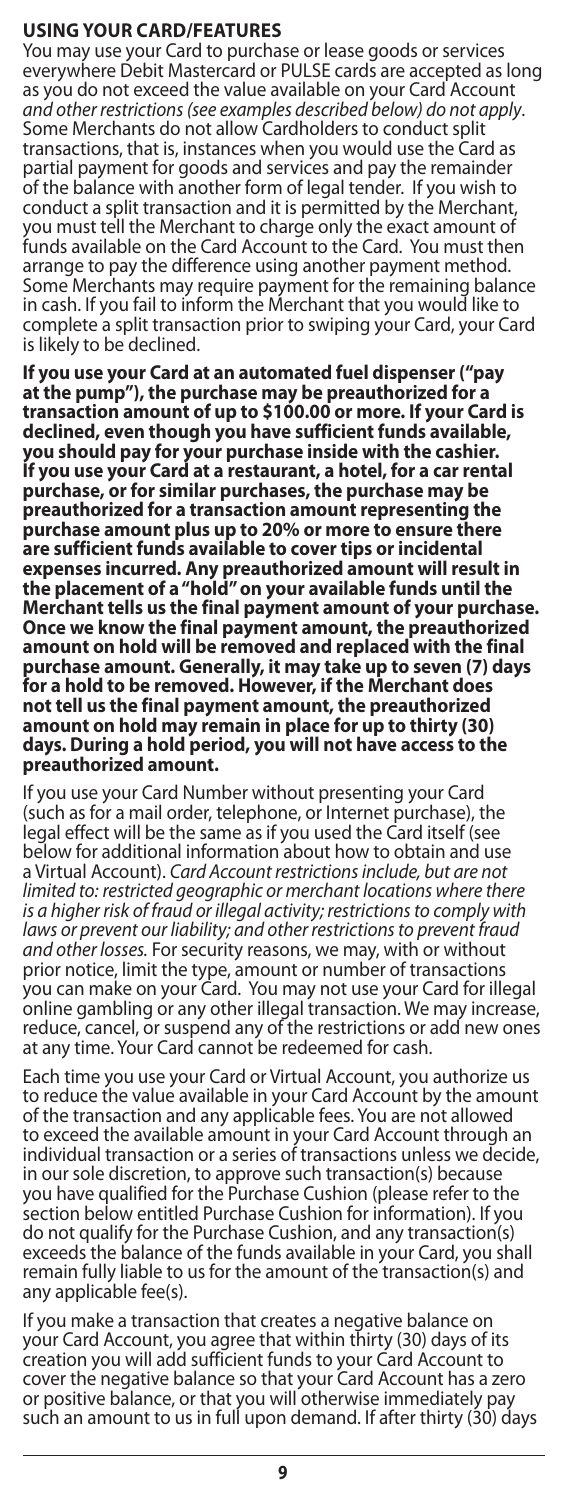you have not added sufficient funds to cover your negative balance, your Card Account will remain open to receive credits and loads, which will automatically be applied to your negative balance before they are available to you; however, you will not be able to make any transactions using your Card Account until it has a positive balance, i.e., sufficient funds to cover the negative balance. **If you have not**  reloaded your Card Account with sufficient funds to cover the<br>negative balance within sixty (60) days of its creation, we have<br>the right to cancel your Card Account. Additionally, we have<br>the right to collect funds, equal In all instances described above, loads to your Card may be made via Direct Deposit or any of the other load methods allowed for this Card.

You do not have the right to stop payment on any purchase or payment transaction (other than preauthorized debit transactions described above) originated by use of your Card or Virtual Account.

Should you voluntarily discontinue use of the Card, you shall remain responsible for the negative balance on your Card Account and agree that any credits or loads made to your Card Account will be used to offset the value of the negative balance, if any.

# **VIRTUAL ACCOUNT**

To purchase or lease goods or services or make payments by telephone or online without presenting your Card Number, you may request up to six (6) active Virtual Accounts. Each Virtual Account consists of a 16-digit account number, a 3-digit security code, and an expiration date.

Each Virtual Account expires one year from the last day of the calendar month during which the Virtual Account was created. For example, if a Virtual Account is created on March 24, 2019, its expiration date is March 31, 2020.

When you use your Virtual Account without presenting your Card, the legal effect will be the same as if you used the Card itself. You must first Register your Card with us before you can request a Virtual Account (see the section labeled "OPENING A NEW CARD ACCOUNT/ CARD ACTIVATION").

### **PURCHASE CUSHION**

The Purchase Cushion is a special feature available exclusively to Cardholders who have completed at least one (1) direct deposit transaction. As described above in the section labeled, "USING YOUR CARD/FEATURES," you generally do not have the right to make transactions or incur fees in amounts exceeding the available balance of your Card Account. We reserve the right to deny any transaction if available funds in your Card Account are insufficient to cover any transaction, fees, or other charges.

However, as a courtesy, and in our sole discretion, upon completing the qualifying direct deposit transaction(s), we may, from time-totime, approve purchase transactions that you request that create up to a ten-dollar (\$10.00) negative balance in your Card Account. We refer to this feature as the Purchase Cushion. You will not be assessed any fees for Purchase Cushion coverage.

If you are eligible for the Purchase Cushion, we may authorize a negative balance resulting from PIN-based and signature-based transactions initiated through use of your Card or Virtual Account. Bill pay transactions initiated through our bill pay service providers are not eligible for Purchase Cushion coverage, nor are ATM transactions or ACH debit transactions initiated using the Issuer's routing number and your Account Number. You may only have one (1) negative balance of up to \$10.00 at a time. It is important to keep track of the value in your Card Account because it will be your responsibility to determine if you have incurred a negative balance.

If you make a transaction that creates a negative balance in your Card Account, you agree that within thirty (30) days of its creation you will add sufficient funds to your Card to cover the negative balance so that your Card Account has a zero or positive balance, or that you will otherwise immediately pay such an amount to us in full upon demand.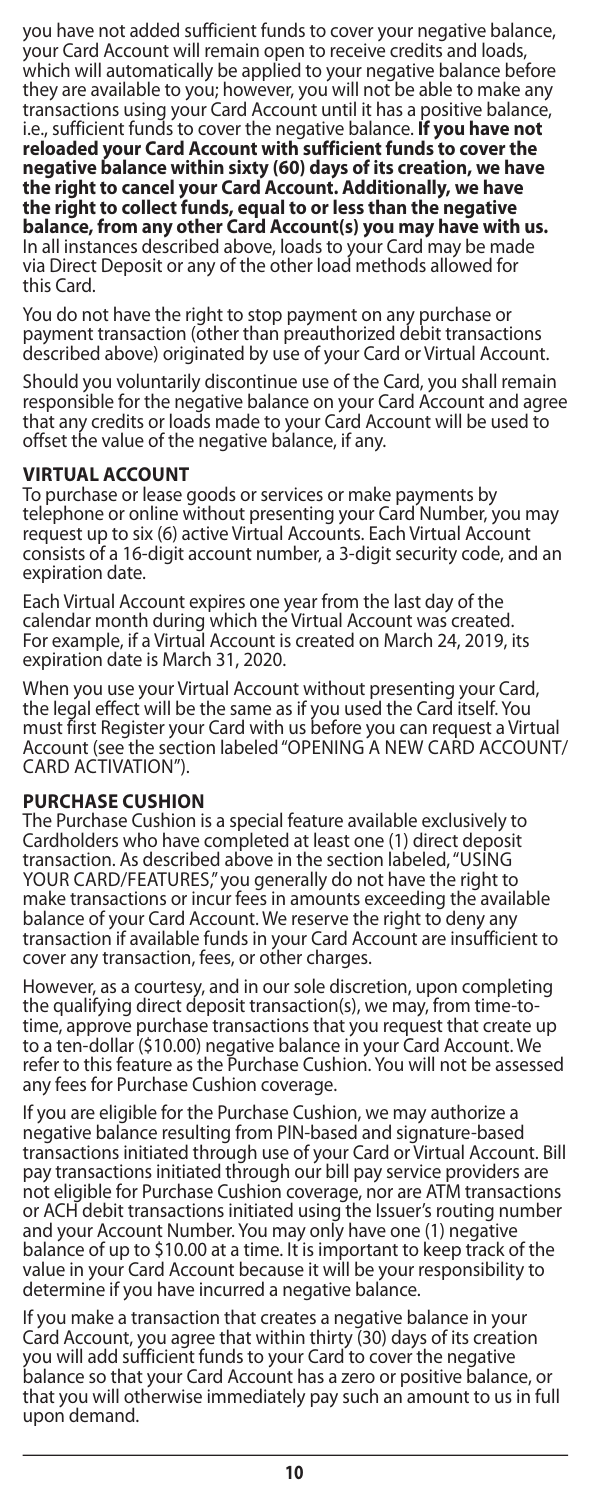If after thirty (30) days you have not added sufficient funds to cover your negative balance, your Card will remain open to receive credits and loads, which will automatically be applied to your negative balance before they are available to you; however, you will not be able to make any transactions using your Card or Virtual Account until your Card has a positive balance, *i.e*., sufficient funds to cover the negative balance.

If you have not added sufficient funds to your Card Account to cover the negative balance within sixty (60) days of its creation, we will have the right to cancel your Card Account. Additionally, we have the right to collect funds, equal to or less than the negative balance, from any other Card Account(s) you may have with us.

In all instances described above, loads to your Card may be made via Direct Deposit or any of the other load methods described in this Agreement. Should you voluntarily discontinue the use of your Card, you shall remain responsible for the negative balance on your Card and agree that any credits or loads made to your Card will be used to offset the value of the negative balance, if any.

You acknowledge that a negative balance on your Card does not constitute an open-end line of credit. If we permit a negative balance on one or more occasions, we do not thereby obligate ourselves to permit a negative balance on any future occasion, and we may refuse to pay a negative balance for you at any time, even though we may have previously paid negative balances up to the \$10.00 limit for you. We have no obligation to notify you before we approve or decline a transaction that would result in a negative balance in your Card Account. Items will be approved or declined in the order they are received at the data processor**.**

### **RETURNS AND REFUNDS**

If you are entitled to a refund for any reason for goods or services obtained with your Card or Virtual Account, you agree to accept credits to your Card Account for such refunds and agree to the refund policy of that Merchant. The Issuer and Netspend are not responsible for the delivery, quality, safety, legality or any other aspects of goods or services that you purchase from others with a Card or Virtual Account. All such disputes must be addressed and handled directly with the Merchant from whom those goods or services were provided.

#### **CARD REPLACEMENT**

If you need to replace your Card for any reason, please contact us at (866) 753-6440 to request a replacement Card. You will be required to provide personal information which may include your Card Number,<br>full name, transaction history, copies of accepted identification, etc.<br>There is a fee for replacing your Card. See the *Fee Schedule* for details. A fee may be assessed for expedited delivery of a replacement Card; for more information about the delivery options and applicable fees, see the *Fee Schedule.*

#### **TRANSACTIONS MADE IN FOREIGN CURRENCIES AND/ OR WITH MERCHANTS LOCATED IN FOREIGN COUNTRIES**

If you obtain funds or make a purchase in a currency other than the currency in which your Card was issued, the amount deducted from your available balance will be converted by Mastercard International Incorporated into an amount in the currency of your Card. The exchange rate between the transaction currency and the billing currency used for processing international transactions is a rate selected by Mastercard International Incorporated from the range of rates available in wholesale currency markets for the applicable central processing date, which may vary from the rate Mastercard International Incorporated itself receives or the governmentmandated rate in effect for the applicable central processing date.

If you obtain funds or make a purchase in a currency other than the currency in which your Card was issued, the Issuer may assess a Foreign Transaction Surcharge of 2.5% of the transaction amount and will retain this amount as compensation for its services. Transactions made outside of the fifty (50) U.S. states and the District of Columbia are also subject to this conversion fee even if they are completed in U.S. currency.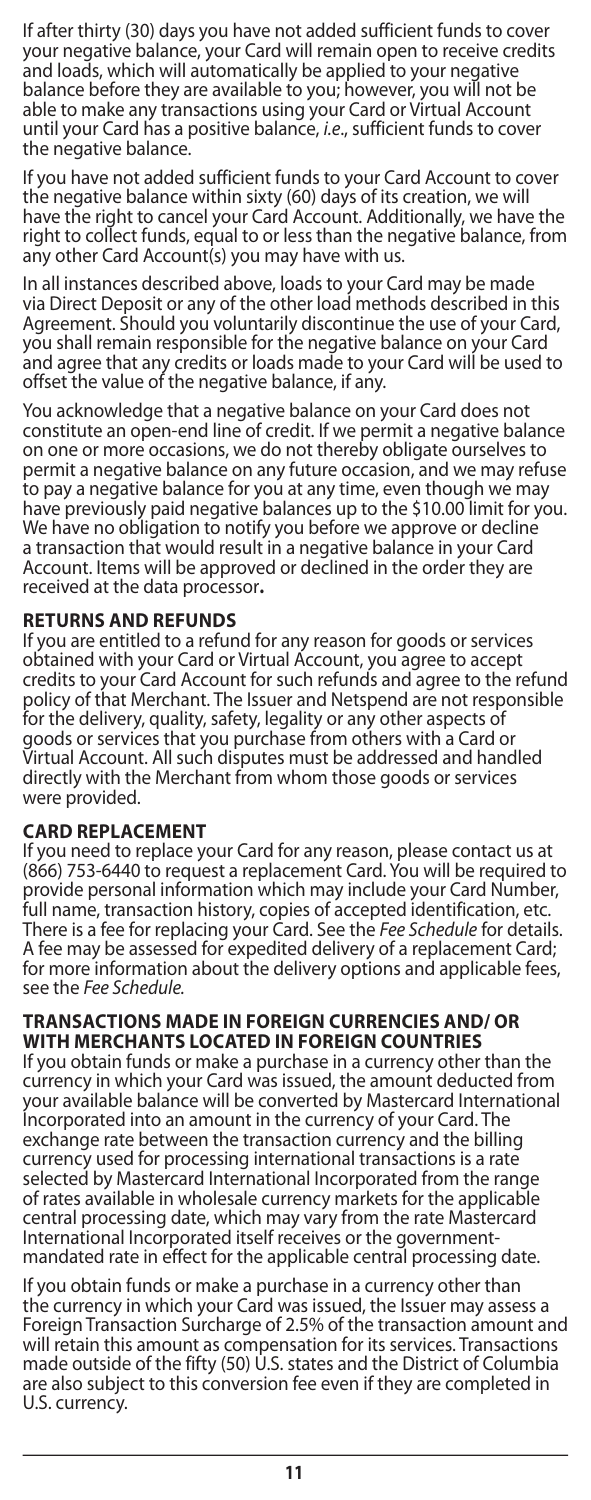# **RECEIPTS**

You should get a receipt at the time you make a transaction using your Card. You agree to retain, verify, and reconcile your transactions and receipts.

# **CARD ACCOUNT BALANCE/PERIODIC STATEMENTS**

You are responsible for keeping track of the available balance of your Card Account. Merchants generally will not be able to determine your available balance. It's important to know your available balance before making any transaction.

You may obtain information about the amount of money you have remaining in your Card Account by accessing your Card Account online, by enrolling in the Anytime Alerts SMS service, or by calling (866) 753-6440. This information, along with a twelve (12) month history of Card Account transactions and the fees charged to your Card Account, is also available for no fee online at www.PayPal.com/prepaid. Statements in electronic format will also be made available for no fee at www.PayPal.com/prepaid for each month in which a transaction occurs. You will not automatically receive paper statements (i.e., written history). If your Card Account is Registered with us, you also have the right to obtain at least twenty-four (24) months of written history of account transactions by calling (866) 753-6440, or by writing us at PayPal Prepaid Card, P.O. Box 2136, Austin, TX 78768-2136. You will not be charged for the written history unless you request it more than once per month. See the Fee Schedule for information about the fees described in this section.

# **CONFIDENTIALITY**

We may disclose information to third parties about your Card Account or the transactions you make:

- 1) Where it is necessary for completing transactions;
- 2) In order to verify the existence and condition of your Card or Virtual Account for a third party, such as a Merchant;
- 3) In order to comply with government agency, court order, or other legal or administrative reporting requirements;
- 4) If you consent by giving us your written permission;
- 5) To our employees, auditors, affiliates, service providers, or attorneys as needed; or
- 6) Otherwise as necessary to fulfill our obligations under this Agreement.

### **OUR LIABILITY FOR FAILURE TO COMPLETE TRANSACTIONS**

If we do not properly complete a transaction from your Card Account on time or in the correct amount according to our Agreement with you, we will be liable for your losses or damages. However, there are some exceptions. We will not be liable, for instance:

- 1) If through no fault of ours, you do not have enough funds available on your Card Account to complete the transaction;
- 2) If a Merchant refuses to accept your Card or Virtual Account;
- 3) If an ATM where you are making a cash withdrawal does not have enough cash;
- 4) If an electronic terminal where you are making a transaction does not operate properly, and you knew about the problem when you initiated the transaction;
- 5) If access to your Card has been blocked after you reported your Card or Virtual Account lost or stolen;
- 6) If there is a hold or your funds are subject to legal or administrative process or other encumbrance restricting their use;
- 7) If we have reason to believe the requested transaction is unauthorized;
- 8) If circumstances beyond our control (such as fire, flood, or computer or communication failure) prevent the completion of the transaction, despite reasonable precautions that we have taken;
- 9) If we block, suspend or close your Card Account as a result of our reasonable suspicion of fraudulent, suspicious, or criminal activity or activity that is inconsistent with this Agreement;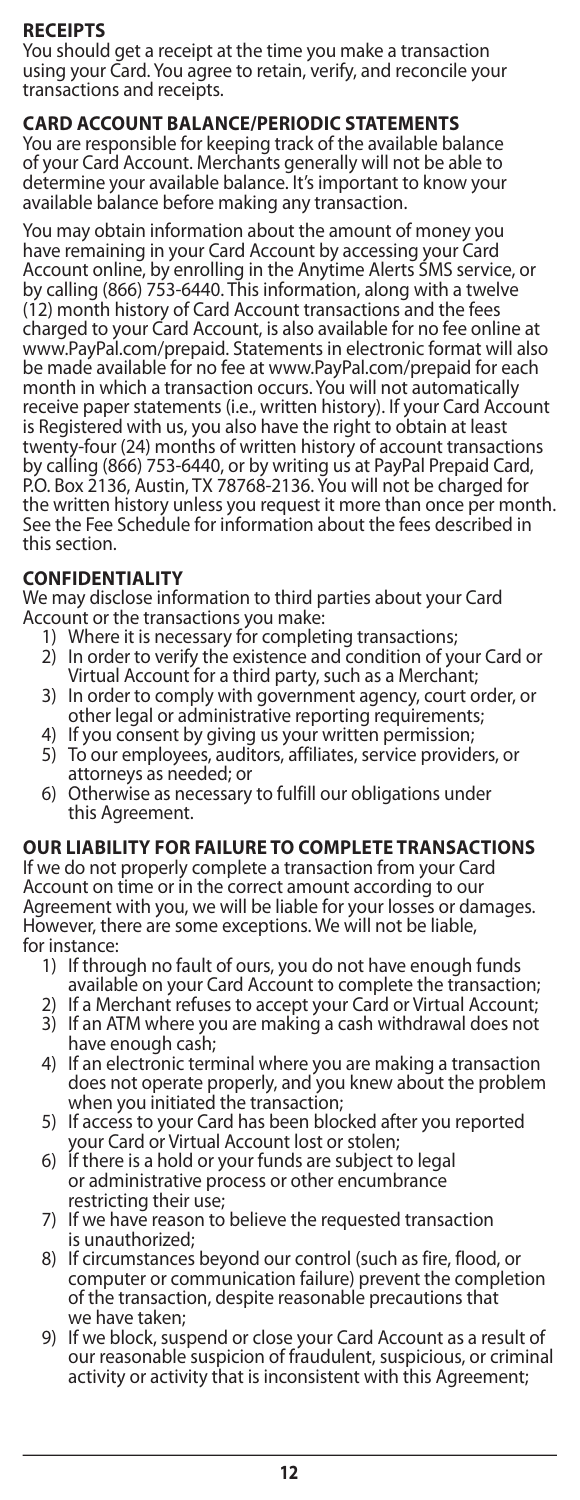- 10) If we have requested documents to verify your identity, address, or transaction on your Card Account, and you have not provided all such requested documents; or
- 11) Any other exception stated in our Agreement with you.

## **Your Liability for Unauthorized Transfers**

Contact us at once if you believe your Card, Card Number, Account Number, PIN, Virtual Account, or online login credentials have been lost or stolen. Telephoning is the best way to minimize your possible losses. If you believe your Card, Card Number, Account Number, PIN, Virtual Account, or online login credentials have been lost or stolen, or that someone has transferred or may transfer money from your Card Account without your permission, call us at (866) 753-6440 or visit www.PayPal.com/prepaid.

*Under* Mastercard *Rules,* you will not be held responsible *for unauthorized transactions* if: 1) you have used reasonable care in protecting *your Card* from loss or theft and 2) you have promptly reported to us when you knew that your Card was lost *or* stolen. Zero Liability does not apply to Mastercard payment cards: 1) used for commercial purposes; 2) anonymous prepaid cards, until such time as identity of the cardholder has been Registered with us. You must notify us immediately of any unauthorized use. In the event that Mastercard Zero Liability does not apply, if you notify us within two (2) business days after you learn of any unauthorized transactions, you can lose no more than \$50.00 if someone used your Card without your permission. If you do not notify us within two (2) business days after you learn of the loss or theft of your Card and we can prove that we could have stopped someone from using your Card without your permission if you had promptly notified us, you could lose as much as \$500.00.

Also, if you become aware of and/or your statement shows transactions that you did not make, notify us at once following the procedures stated in the section labeled "INFORMATION ABOUT YOUR RIGHT TO DISPUTE ERRORS." If you do not notify us within sixty (60) days after you become aware of the transaction and/or after the statement was made available to you, you may not get back any value you lost after the sixty (60) days if we can prove that we could have stopped someone from taking the value if you had notified us in time. If a good reason (such as a long trip or a hospital stay) kept you from telling us, we will extend the time periods. If your Card has been lost or stolen, we will close your Card Account to keep losses down and will send a replacement card. There is a fee for replacing your Card. For information about the fee, see the *Fee Schedule*.

### **OTHER MISCELLANEOUS TERMS**

Your Card and your obligations under this Agreement may not be assigned. We may transfer our rights under this Agreement. Use of your Card and Virtual Account are subject to all applicable rules and customs of any clearinghouse or other association involved in transactions. We do not waive our rights by delaying or failing to exercise them at any time. If any provision of this Agreement shall be determined to be invalid or unenforceable under any rule, law, or regulation of any governmental agency, local, state, or federal, the validity or enforceability of any other provision of this Agreement shall not be affected. This Agreement will be governed by the law of the State of Delaware except to the extent governed by federal law.

### **SUSPENSION, AMENDMENT, AND CANCELLATION**

We may amend or change the terms and conditions of this Agreement at any time by posting the amended Agreement on our website at www.PayPal.com/prepaid, and any such amendment shall be effective upon such posting to that website. The current Agreement is available at www.PayPal.com/prepaid. You will be notified of any change in the manner provided by applicable law prior to the effective date of the change. However, if the change is made for security purposes, we can implement such change without prior notice. We may cancel or suspend your Card Account or this Agreement at any time. You may cancel this Agreement by returning the Card to us. Your termination of this Agreement will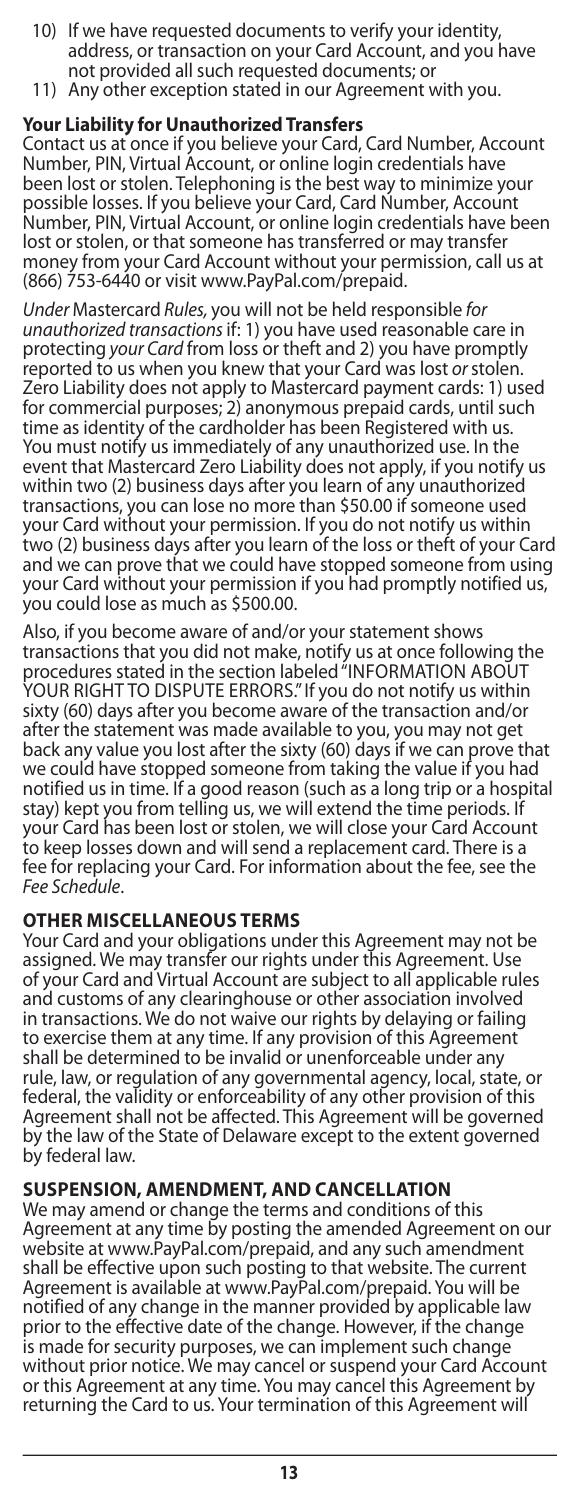not affect any of our rights or your obligations arising under this Agreement prior to termination.

We reserve the right to limit your use of any Card, including limiting your use of any Card at ATMs, your Card Account and your Virtual Account. We also may cancel or suspend the use of one or more of your Cards, your Card Account and your Virtual Account with or without cause or notice, other than as required by applicable law.

In the event that your Card Account is canceled, closed, or terminated for any reason, you may request the unused balance to be returned to you via a check to the mailing address we have in our records. For security purposes, you may be required to supply identification and address verification documentation prior to issuing a refund check. Allow thirty (30) days for processing and mailing of the refund check. There is a Check Request Fee for this service. Please refer to the *Fee Schedule*. In the event this Card Program is canceled, closed, or terminated, we will send you prior notice, in accordance with applicable law. Specific information and instructions, including how to receive any remaining Card Account balance, will be in the notice. The Issuer reserves the right to refuse to return any unused balance amount less than \$1.00.

In the event you wish to update your mailing address at the time your Card Account is canceled, closed, or terminated for any reason or thereafter, we may request specific documents to verify your identity and address. Any unused balance on your Card Account may be withheld until such documents are provided or until the funds escheat to the state in accordance with applicable state law.

In the event any federal or state governmental agency, including the Internal Revenue Service or Social Security Administration, requests the return of funds deposited to your Card Account that originated from such governmental agency, such funds may be remitted to the issuing agency in lieu of returning such funds to you. In the event funds are remitted to an issuing governmental agency, any effort by you to recoup such funds must be directed to the governmental agency in question, and we will have no liability to you for such funds.

### **INFORMATION ABOUT YOUR RIGHT TO DISPUTE ERRORS**

In case of errors or questions about your electronic transactions, call (866) 753-6440, write to PayPal Prepaid Card, P.O. Box 2136 Austin, Texas, 78768-2136, or email us at prepaid@PayPal.com if you think your statement or receipt is wrong or if you need more information about a transaction listed on the statement or receipt. We must allow you to report an error until sixty (60) days after the earlier of the date you electronically access your Card Account, if the error could be viewed in your electronic history, or the date we sent the FIRST written history on which the error appeared. You may request a written history of your transactions at any time by calling us at (866) 753-6440, or writing us at PayPal Prepaid Card, P.O. Box 2136, Austin, TX 78768-2136. You will need to tell us:

- 1) Your name and your Card Number and/or Account Number 2) Why you believe there is an error, and the dollar
- amount involved
- 3) Approximately when the error took place

If you provide this information orally, we may require that you send your complaint or question in writing within ten (10) business days.

We will determine whether an error occurred within ten (10) business days after we hear from you and will correct any error promptly. If we need more time, however, we may take up to forty-five (45) days to investigate your complaint or question. If we decide to do this, and your Card Account is Registered with us (see the section labeled "OPENING A NEW CARD ACCOUNT/CARD ACTIVATION" for details), we will provisionally credit your Card within ten (10) business days for the amount you think is in error, so that you will have the use of the money during the time it takes to complete the investigation. If we ask you to put your complaint or question in writing and you do not provide it within ten (10) business days, we may not provisionally credit your Card.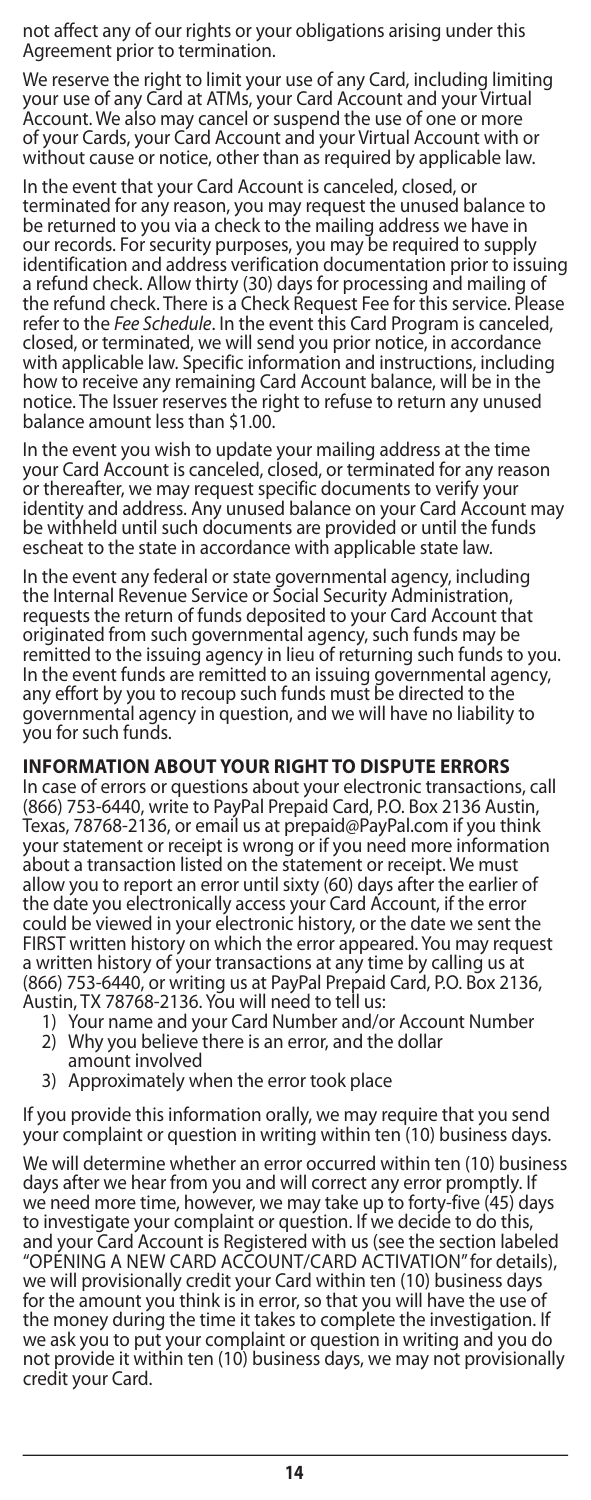For errors involving transactions to or from the Card Account within thirty (30) days after the first deposit to the account was made ("New Accounts"), POS transactions, or foreign initiated transactions, we may take up to ninety (90) days to investigate your complaint or question. For New Accounts, we may take up to twenty (20) business days to provisionally credit your Card Account for the amount you think is in error.

Any amount provisionally credited to your Card Account may be assessed the \$50.00 liability limit described above under "YOUR LIABILITY FOR UNAUTHORIZED TRANSFERS'

We will tell you the results within three (3) business days after completing the investigation. If we decide that there was no error, we will send you a written explanation. Copies of the documents used in the investigation may be obtained by contacting us at the phone number or address listed at the beginning of this section. If you need more information about our error-resolution procedures, call us at (866) 753-6440, or visit www.PayPal.com/prepaid.

### **Warning Regarding Unverified Prepaid Accounts**

It is important to Register your Card Account as soon as possible. Until you Register your Card Account and we verify your identity, we are not required to research or resolve any errors regarding your Card Account. To Register your Card Account go to www.PayPal.com/prepaid or call us at (866) 753-6440. We will ask you for identifying information about yourself (including your full name, address, date of birth, and government-issued identification number) so that we can verify your identity (See the section labeled "OPENING A NEW CARD ACCOUNT/CARD ACTIVATION").

**For disputes concerning goods or services you purchased,** we are not required to provide provisional credit, or to finalize the claim during the periods stated above.

### **ENGLISH LANGUAGE CONTROLS**

Any translation of this Agreement is provided for your convenience. The meanings of terms, conditions and representations herein are subject to definitions and interpretations in the English language. Any translation provided may not accurately represent the information in the original English.

### **CUSTOMER SERVICE**

For customer service or additional information regarding your Card, please contact us at:

PayPal Prepaid Card P.O. Box 2136 Austin, Texas 78768-2136 (866) 753-6440

**Customer Service agents are available to answer your calls: Monday through Friday, 8 a.m. to 10 p.m. CT; Saturday and Sunday, 8 a.m. to 8 p.m. CT.**

### **TELEPHONE CALLS: CALLING, MONITORING AND RECORDING**

From time to time we may monitor and/or record telephone calls between you and us to assure the quality of our customer service or as required by applicable law. You agree that we or our agents may contact you at any telephone number you provide to us, including your cell phone number for any informational, non-telemarketing purpose related to your Account. You agree to receive these calls via an automatic telephone dialing system; messages, such as prerecorded or artificial voice messages; or text messages sent via an automated texting system. You understand your service provider may charge you for these calls/messages.

#### **NO WARRANTY REGARDING GOODS OR SERVICES AS APPLICABLE**

We are not responsible for the quality, safety, legality, or any other aspect of any goods or services you purchase with your Card or Virtual Account.

### **ARBITRATION**

Any claim, dispute, or controversy ("Claim") arising out of or relating in any way to: i) this Agreement; ii) your Card; iii) the Cards of any